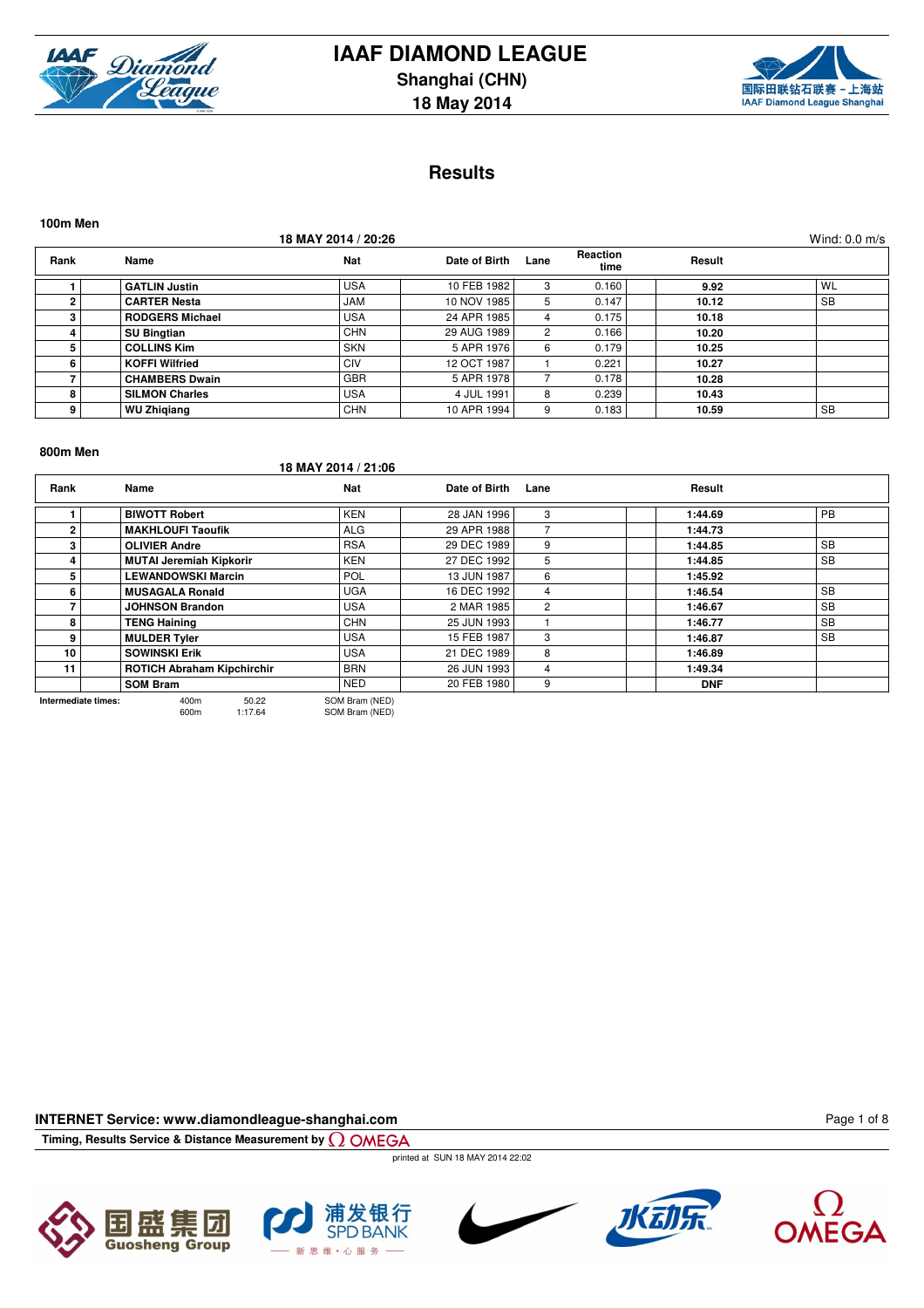



### **Results**

**5000m Men**

**18 MAY 2014 / 21:26**

| Rank         | Name                           | Nat        | Date of Birth Order |                | Result     |           |
|--------------|--------------------------------|------------|---------------------|----------------|------------|-----------|
|              | <b>ALAMIREW Yenew</b>          | <b>ETH</b> | 27 MAY 1990         | 18             | 13:04.83   | <b>MR</b> |
| $\mathbf{2}$ | <b>LONGOSIWA Thomas Pkemei</b> | <b>KEN</b> | 14 JAN 1988         | 16             | 13:05.44   |           |
| 3            | <b>GEBRHIWET Hagos</b>         | <b>ETH</b> | 11 MAY 1994         | 17             | 13:06.88   |           |
| 4            | <b>KIPKOECH John</b>           | <b>KEN</b> | 29 DEC 1991         | 13             | 13:08.23   |           |
| 5            | <b>SOI Edwin Cheruivot</b>     | <b>KEN</b> | 3 MAR 1986          | 15             | 13:08.79   |           |
| 6            | <b>LEGESSE Birhanu</b>         | <b>ETH</b> | 1993                | 4              | 13:08.88   | PB        |
|              | <b>ROP Albert</b>              | <b>BRN</b> | 20 DEC 1994         | 14             | 13:10.38   |           |
| 8            | <b>KANGOGO Cornelius</b>       | <b>KEN</b> | 15 DEC 1993         | 3              | 13:11.14   | <b>PB</b> |
| 9            | TAHRI Bouabdellah              | <b>FRA</b> | 20 DEC 1978         | 10             | 13:12.22   | <b>PB</b> |
| 10           | <b>NDIKU Jonathan Muja</b>     | <b>KEN</b> | 18 SEP 1991         | 9              | 13:12.94   | <b>SB</b> |
| 11           | <b>ADEM Abrar Osman</b>        | ERI        | 1994                | 11             | 13:16.45   | PB        |
| 12           | <b>RONO Vincent</b>            | <b>KEN</b> | 1982                | 20             | 13:16.52   | <b>PB</b> |
| 13           | <b>AYALEW Aweke</b>            | <b>BRN</b> | 23 FEB 1993         | 8              | 13:18.10   |           |
| 14           | <b>LETOYIE Moses Mukono</b>    | <b>KEN</b> | 27 NOV 1995         |                | 13:19.26   | PB        |
| 15           | <b>ROBERTSON Zane</b>          | <b>NZL</b> | 14 NOV 1989         | 12             | 13:23.97   |           |
| 16           | <b>BOUQANTAR Soufiyan</b>      | <b>MAR</b> | 30 AUG 1993         | $\overline{2}$ | 13:32.14   |           |
| 17           | <b>KAYA Ali</b>                | <b>TUR</b> | 20 APR 1994         | 5              | 13:34.83   |           |
| 18           | <b>TOROITICH Timothy</b>       | <b>UGA</b> | 10 OCT 1991         | 6              | 13:36.60   |           |
| 19           | <b>TUEMAY Tsegay</b>           | ERI        | 20 DEC 1995         | $\overline{7}$ | 13:45.98   |           |
|              | <b>RONO Geoffrey Kipkoech</b>  | <b>KEN</b> | 21 APR 1987         | 19             | <b>DNF</b> |           |

**Intermediate times:** 1000m 2:41.54 RONO Geoffrey Kipkoech (KEN) 2000m 5:19.42 RONO Geoffrey Kipkoech (KEN) 3000m 7:56.98 RONO Vincent (KEN)<br>4000m 10:38.41 KIPKOECH John (KEN) KIPKOECH John (KEN)

### **110m Hurdles Men**

|      |                                | 18 MAY 2014 / 21:50 |               |              |                  |        | Wind: $-0.3$ m/s |
|------|--------------------------------|---------------------|---------------|--------------|------------------|--------|------------------|
| Rank | Name                           | <b>Nat</b>          | Date of Birth | Lane         | Reaction<br>time | Result |                  |
|      | <b>XIE Wenjun</b>              | <b>CHN</b>          | 11 JUL 1990   | 3            | 0.136            | 13.23  | PB               |
|      | <b>MARTINOT-LAGARDE Pascal</b> | <b>FRA</b>          | 22 SEP 1991   |              | 0.189            | 13.26  | <b>SB</b>        |
|      | <b>OLIVER David</b>            | <b>USA</b>          | 24 APR 1982   | 5            | 0.163            | 13.28  |                  |
|      | <b>SHUBENKOV Sergey</b>        | <b>RUS</b>          | 10 OCT 1990   | 4            | 0.157            | 13.30  | <b>SB</b>        |
|      | <b>WILSON Ryan</b>             | <b>USA</b>          | 19 DEC 1980   | 6            | 0.159            | 13.44  |                  |
|      | <b>ROBLES Dayron</b>           | <b>CUB</b>          | 19 NOV 1986   | 8            | 0.207            | 13.48  |                  |
|      | <b>BRATHWAITE Ryan</b>         | <b>BAR</b>          | 6 JUN 1988    | $\mathbf{2}$ | 0.287            | 13.64  |                  |
|      | <b>THOMAS Mikel</b>            | <b>TTO</b>          | 23 NOV 1987   | 9            | 0.230            | 13.64  |                  |
|      | <b>JIANG Fan</b>               | <b>CHN</b>          | 16 SEP 1989   |              | 0.160            | 13.69  | <b>SB</b>        |

**INTERNET Service: www.diamondleague-shanghai.com**

**Timing, Results Service & Distance Measurement by**

printed at SUN 18 MAY 2014 22:02









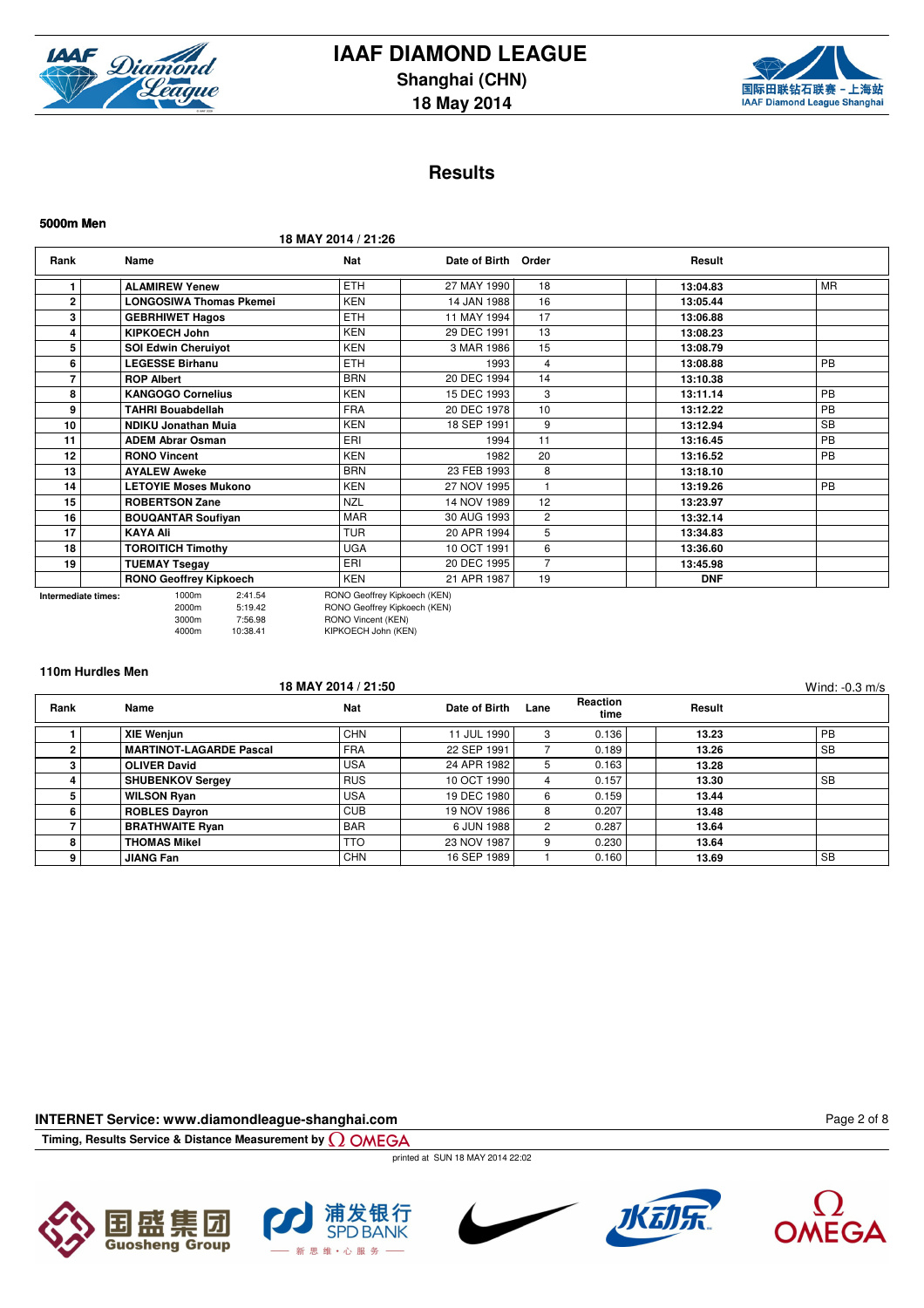



### **Results**

#### **18 MAY 2014 / 20:04 Rank Name Nat Date of Birth Lane Reaction time Result 1 TINSLEY Michael** USA 21 APR 1984 4 0.213 **48.77** MR **2 HANNE Mamadou Kasse 5 3.868.86** SEN 10 OCT 1986 8 **3 JACKSON Bershawn** USA 8 MAY 1983 7 0.196 **48.92 4 VAN ZYL Lj** RSA 20 JUL 1985 3 0.203 **48.97 5 GIBSON Jeffery** BAH 15 AUG 1990 9 0.179 **49.45 6 GORDON Jehue** TTO 15 DEC 1991 5 0.183 **49.56 7 SUGUIMATI Mahau** BRA 13 NOV 1984 2 0.198 **50.18 8 DUTCH Johnny** USA 20 JAN 1989 6 0.223 **50.47 9 CHENG Wen** CHN 6 APR 1989 1 0.199 **51.12**

#### **Pole Vault Men**

**400m Hurdles Men**

**18 MAY 2014 / 19:45**

| Rank         | Name                           |                | <b>Nat</b>     |            | Date of Birth Order |                 |              |      | Result       |            |           |
|--------------|--------------------------------|----------------|----------------|------------|---------------------|-----------------|--------------|------|--------------|------------|-----------|
|              | <b>LAVILLENIE Renaud</b>       |                | <b>FRA</b>     |            | 18 SEP 1986         | 10 <sup>1</sup> |              |      | 5.92         |            | WL,MR     |
| $\mathbf{2}$ | <b>FILIPPIDIS Konstantinos</b> |                | <b>GRE</b>     |            | 26 NOV 1986         | 8               |              |      | 5.62         |            | $=$ SB    |
| 3            | <b>XUE Changrui</b>            |                | <b>CHN</b>     |            | 31 MAY 1991         | 6               |              |      | 5.62         |            |           |
| 4            | <b>SAWANO Daichi</b>           |                | <b>JPN</b>     |            | 16 SEP 1980         | 3               |              |      | 5.62         |            |           |
| 5            | YAMAMOTO Seito                 |                | <b>JPN</b>     |            | 11 MAR 1992         | 5               |              |      | 5.62         |            | <b>SB</b> |
| 6            | <b>MOHR Malte</b>              |                | <b>GER</b>     |            | 27 JUN 1986         | $\overline{7}$  |              |      | 5.52         |            |           |
|              | <b>HOLZDEPPE Raphael</b>       |                | <b>GER</b>     |            | 28 SEP 1989         | 9               |              |      | 5.52         |            | <b>SB</b> |
| 8            | <b>LEWIS Steve</b>             |                | <b>GBR</b>     |            | 20 MAY 1986         | $\overline{4}$  |              |      | 5.52         |            |           |
| 9            | <b>DILLA Karsten</b>           |                | <b>GER</b>     |            | 17 JUL 1989         | 1               |              |      | 5.32         |            |           |
| 9            | YANG Yansheng                  |                | <b>CHN</b>     |            | 5 JAN 1988          | $\overline{2}$  |              |      | 5.32         |            |           |
|              |                                | 5.32           | 5.52           | 5.62       | 5.72                | 5.77            | 5.82         | 5.87 | 5.92         | 6.03       |           |
|              | <b>LAVILLENIE Renaud</b>       | ٠              | xo             |            | XO                  |                 | $\mathsf{o}$ | ٠    | $\mathsf{o}$ | <b>XXX</b> |           |
|              | <b>FILIPPIDIS K</b>            | $\circ$        | $\circ$        | $\circ$    | <b>XXX</b>          |                 |              |      |              |            |           |
|              | XUE Changrui                   | ٠              | XO             | $\circ$    | <b>XXX</b>          |                 |              |      |              |            |           |
|              | SAWANO Daichi                  | $\mathsf{o}\,$ | $\mathsf{o}\,$ | XO         | <b>XXX</b>          |                 |              |      |              |            |           |
|              | YAMAMOTO Seito                 | $\circ$        | $\circ$        | XXO        | <b>XXX</b>          |                 |              |      |              |            |           |
|              | <b>MOHR Malte</b>              | ٠              | XO             | $\sim$     | <b>XXX</b>          |                 |              |      |              |            |           |
|              | <b>HOLZDEPPE Raphael</b>       | xo             | XO             | <b>XXX</b> |                     |                 |              |      |              |            |           |
|              | <b>LEWIS Steve</b>             | ٠              | XXO            | XXX        |                     |                 |              |      |              |            |           |
|              | <b>DILLA Karsten</b>           | o              | <b>XXX</b>     |            |                     |                 |              |      |              |            |           |
| 9            | YANG Yansheng                  | $\circ$        | XXX            |            |                     |                 |              |      |              |            |           |

#### **Triple Jump Men**

#### **18 MAY 2014 / 20:27**

| Rank | Name                     | Nat        | Date of Birth Order |    | Result |  |
|------|--------------------------|------------|---------------------|----|--------|--|
|      | <b>ADAMS Lyukman</b>     | <b>RUS</b> | 24 SEP 1988         |    | 17.10  |  |
|      | <b>MARTÍNEZ Lázaro</b>   | CUB        | 3 NOV 1997          |    | 16.76  |  |
|      | <b>DONG Bin</b>          | <b>CHN</b> | 22 NOV 1988         | 2  | 16.69  |  |
|      | <b>TAYLOR Christian</b>  | <b>USA</b> | 18 JUN 1990         | 10 | 16.65  |  |
|      | <b>CARTER Chris</b>      | <b>USA</b> | 11 MAR 1989         | 5  | 16.51  |  |
| 6.   | <b>IDOWU Phillips</b>    | <b>GBR</b> | 30 DEC 1978         | 8  | 16.47  |  |
|      | <b>MAHESWARY Renjith</b> | <b>IND</b> | 30 JAN 1986         | 3  | 16.16  |  |
|      | <b>LAINE Samyr</b>       | HAI        | 17 JUL 1984         | 4  | 16.10  |  |
| ۵    | <b>VALIYEV Roman</b>     | <b>KAZ</b> | 27 MAR 1984         |    | 15.45  |  |
|      | <b>CAO Shuo</b>          | <b>CHN</b> | 8 OCT 1991          | 6  | NM     |  |

### **INTERNET Service: www.diamondleague-shanghai.com**

**Timing, Results Service & Distance Measurement by**

printed at SUN 18 MAY 2014 22:02











Page 3 of 8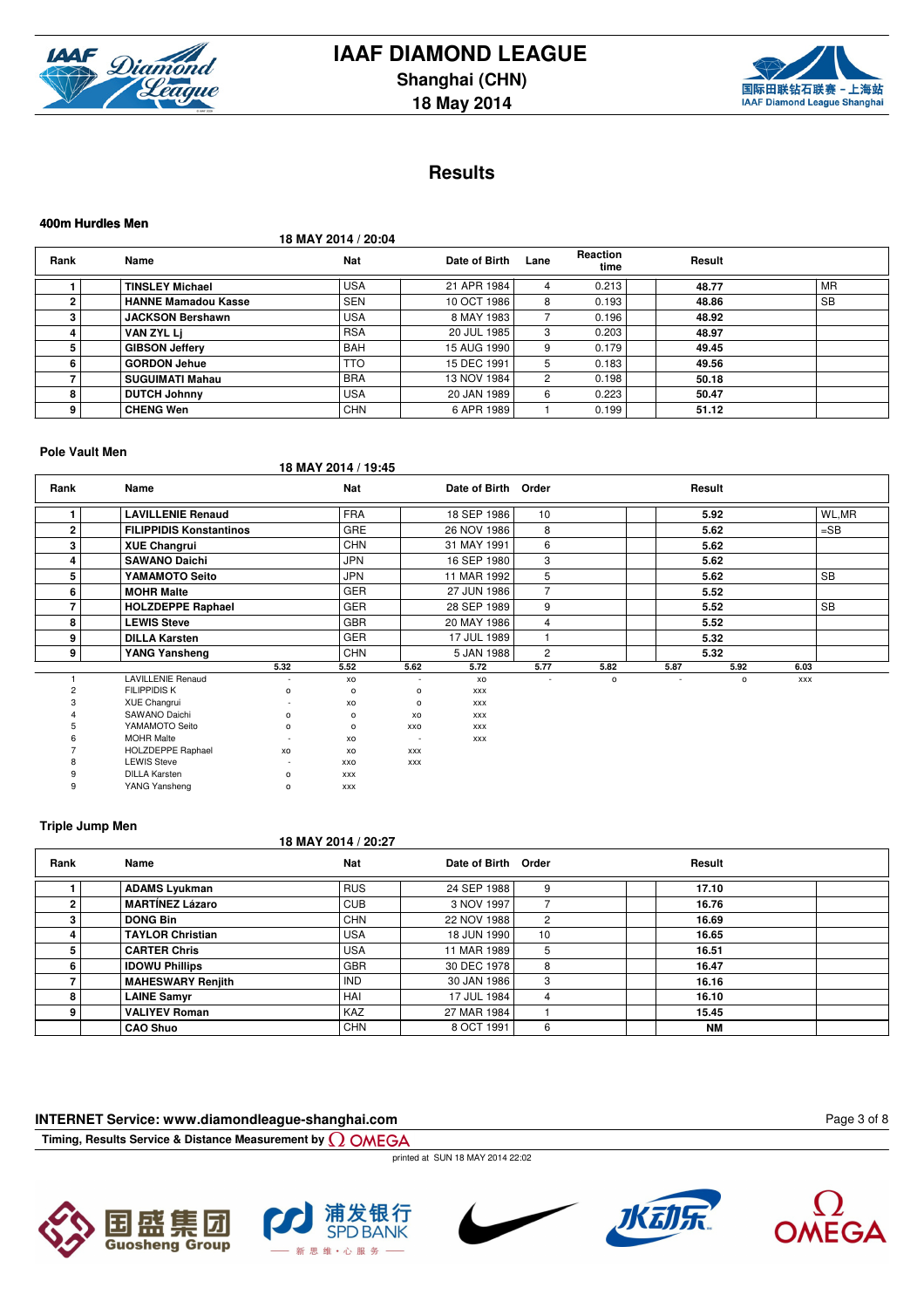



### **Results**

| (cont.) |                         |           |          |       |          |       |          |       |          |       |          |       |          |
|---------|-------------------------|-----------|----------|-------|----------|-------|----------|-------|----------|-------|----------|-------|----------|
|         |                         |           |          |       |          |       |          |       |          |       |          |       |          |
|         | ADAMS Lyukman           | 16.90     | $(-0.3)$ | 17.00 | $(+0.3)$ | 17.10 | (0.0)    | 16.96 | $(+0.1)$ |       |          |       |          |
|         | MARTÍNEZ Lázaro         | 16.33     | $(+0.1)$ | 16.38 | $(-0.3)$ | 16.76 | $(-0.3)$ | 16.49 | $(+0.4)$ | 16.42 | $(+0.4)$ |       |          |
| 3       | DONG Bin                | 16.48     | $(+0.5)$ | x     | $(+0.8)$ | 16.69 | (0.0)    | 16.42 | $(-0.1)$ | 16.69 | $(+0.4)$ | 15.99 | $(-0.1)$ |
|         | <b>TAYLOR Christian</b> | 16.44     | (0.0)    | 16.15 | $(+0.4)$ | 15.97 | $(+0.1)$ | x     | $(-0.2)$ | 16.38 | $(-0.6)$ | 16.65 | $(-0.2)$ |
|         | <b>CARTER Chris</b>     |           | $(+0.5)$ | 15.91 | (0.0)    | 16.25 | $(-0.1)$ | x     | $(-0.2)$ | x     | $(-0.2)$ | 16.51 | $(+0.1)$ |
| 6       | <b>IDOWU Phillips</b>   | 15.05     | $(+0.2)$ | 16.47 | (0.0)    | x     | $(+0.1)$ | 15.96 | $(-0.4)$ |       |          |       |          |
|         | MAHESWARY Renjith       | 15.53     | (0.0)    | 16.11 | $(-0.5)$ | 16.08 | $(-0.2)$ | 16.16 | $(-0.2)$ | 15.83 | $(-0.2)$ | 16.12 | $(-0.1)$ |
|         | <b>LAINE Samyr</b>      | 16.10     | $(+0.7)$ | x     | $(+0.1)$ | 15.69 | $(+0.1)$ | X     | $(+0.3)$ | x     | $(+0.5)$ | 15.82 | $(-0.3)$ |
| g       | <b>VALIYEV Roman</b>    |           | $(+0.5)$ | 15.45 | $(-0.1)$ |       | $(+0.5)$ |       |          |       |          |       |          |
|         | CAO Shuo                | $\lambda$ | $(+0.4)$ |       |          |       |          |       |          |       |          |       |          |

#### **Shot Put Men**

### **18 MAY 2014 / 18:25**

| Rank           | Name                      |                | <b>Nat</b>   | Date of Birth Order |                           |              | Result                    |           |
|----------------|---------------------------|----------------|--------------|---------------------|---------------------------|--------------|---------------------------|-----------|
| 1              | <b>CANTWELL Christian</b> |                | <b>USA</b>   | 30 SEP 1980         | 10                        |              | 21.73                     | <b>MR</b> |
| $\mathbf 2$    | <b>KOVACS Joe</b>         |                | <b>USA</b>   | 28 JUN 1989         | 8                         |              | 21.52                     | <b>PB</b> |
| 3              | <b>WHITING Ryan</b>       |                | <b>USA</b>   | 24 NOV 1986         | 11                        |              | 21.31                     | <b>SB</b> |
| 4              | <b>STORL David</b>        |                | <b>GER</b>   | 27 JUL 1990         | 12                        |              | 21.09                     |           |
| 5              | <b>MAJEWSKI Tomasz</b>    |                | <b>POL</b>   | 30 AUG 1981         | 9                         |              | 20.93                     |           |
| 6              | <b>ROBERTS Kurt</b>       |                | <b>USA</b>   | 20 FEB 1988         | 4                         |              | 20.60                     |           |
| $\overline{7}$ | <b>MARTIN Cory</b>        |                | <b>USA</b>   | 22 MAY 1985         | 5                         |              | 20.11                     |           |
| 8              | <b>IVANOV Georgi</b>      |                | <b>BUL</b>   | 13 MAR 1985         | $\overline{7}$            |              | 20.06                     |           |
| 9              | <b>RICHARDS O'Dayne</b>   |                | JAM          | 14 DEC 1988         | 3                         |              | 19.78                     |           |
| 10             | <b>WANG Guangfu</b>       |                | <b>CHN</b>   | 15 NOV 1987         | 6                         |              | 19.18                     | <b>SB</b> |
| 11             | <b>CHANG Ming-Huang</b>   |                | <b>TPE</b>   | 7 AUG 1982          | $\overline{1}$            |              | 19.18                     |           |
| 12             | <b>TIAN Zhizhong</b>      |                | <b>CHN</b>   | 15 DEC 1992         | 2                         |              | 18.33                     |           |
|                |                           |                | $\mathbf{2}$ | 3                   | 4                         | 5            | 6                         |           |
|                | <b>CANTWELL Christian</b> | 21.06          | x            | 20.56               | 21.18                     | 21.73        | $\boldsymbol{\mathsf{x}}$ |           |
| 2              | <b>KOVACS Joe</b>         | 20.64          | 20.50        | $\mathsf{x}$        | 20.94                     | 21.52        | 20.85                     |           |
|                | <b>WHITING Ryan</b>       | 19.98          | $\mathsf{x}$ | 21.31               | 20.86                     | $\mathsf{x}$ | X                         |           |
|                | <b>STORL David</b>        | 20.76          | 21.09        | x                   | $\boldsymbol{\mathsf{x}}$ | 20.46        | $\boldsymbol{\mathsf{x}}$ |           |
|                | <b>MAJEWSKI Tomasz</b>    | 20.25          | 20.59        | 20.59               | 20.66                     | 20.93        | $\boldsymbol{\mathsf{x}}$ |           |
|                | <b>ROBERTS Kurt</b>       | 19.34          | 20.37        | 20.60               | X                         | 20.59        | 20.33                     |           |
|                | <b>MARTIN Corv</b>        | 19.87          | 20.11        | 19.89               | $\mathsf{x}$              | 20.02        | $\mathsf{x}$              |           |
|                | <b>IVANOV Georgi</b>      | 19.15          | 20.02        | 20.05               | x                         | $\mathsf{x}$ | 20.06                     |           |
| g              | RICHARDS O'Dayne          | 19.13          | 19.78        | $\mathsf{x}$        |                           |              |                           |           |
| 10             | <b>WANG Guangfu</b>       | 19.18          | 19.09        | 19.05               |                           |              |                           |           |
| 11             | CHANG Ming-Huang          | $\pmb{\times}$ | 19.18        | x                   |                           |              |                           |           |
| 12             | <b>TIAN Zhizhong</b>      | 18.33          | 17.92        | 18.20               |                           |              |                           |           |

#### **Javelin Throw Men**

**18 MAY 2014 / 20:30**

| Rank | Name                      | Nat        | Date of Birth Order |    | Result |            |
|------|---------------------------|------------|---------------------|----|--------|------------|
|      | <b>EL RAHMAN Abd Ihab</b> | EGY        | 1 MAY 1989          | 3  | 89.21  | AR, WL, MR |
|      | <b>AMB Kim</b>            | <b>SWE</b> | 31 JUL 1990         | 6  | 84.14  |            |
| 3    | <b>VESELÝ Vítezslav</b>   | <b>CZE</b> | 27 FEB 1983         | 12 | 83.80  |            |
|      | <b>YEGO Julius</b>        | KEN        | 4 JAN 1989          | 5  | 83.00  | <b>SB</b>  |
| 5.   | <b>TARABIN Dmitriy</b>    | <b>RUS</b> | 29 OCT 1991         | 10 | 82.66  | <b>SB</b>  |
| 6.   | PITKÄMÄKI Tero            | <b>FIN</b> | 19 DEC 1982         | 11 | 81.38  |            |
|      | <b>WALCOTT Keshorn</b>    | <b>TTO</b> | 22 APR 1993         | 8  | 81.09  | <b>SB</b>  |
| 8    | <b>RUUSKANEN Antti</b>    | <b>FIN</b> | 21 FEB 1984         | 9  | 78.83  |            |
| 9    | <b>ZHAO Qinggang</b>      | <b>CHN</b> | 24 JUL 1985         |    | 78.09  |            |
| 10   | <b>MÄTAS Risto</b>        | <b>EST</b> | 30 APR 1984         | 4  | 77.13  |            |
| 11   | <b>HUANG Shih-Feng</b>    | <b>TPE</b> | 2 MAR 1992          | 2  | 76.39  |            |
| 12   | LI Yingchang              | <b>CHN</b> | 22 JUN 1991         |    | 69.43  |            |

### **INTERNET Service: www.diamondleague-shanghai.com**

**Timing, Results Service & Distance Measurement by**

printed at SUN 18 MAY 2014 22:02











**MEGA**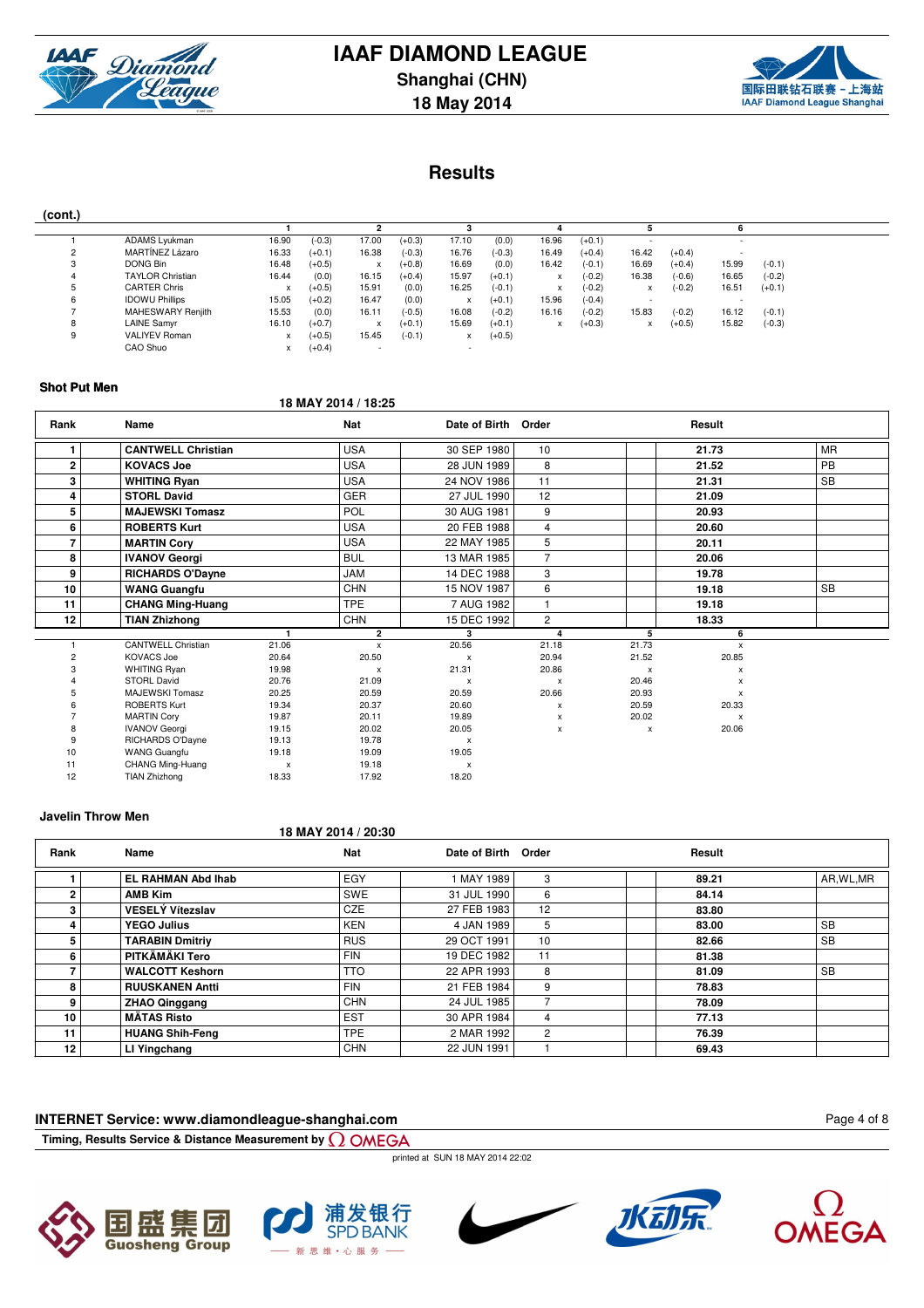

**18 May 2014**



### **Results**

|--|

| $\cdot$<br>. . |                        |              |       |                                      |              |                           |       |
|----------------|------------------------|--------------|-------|--------------------------------------|--------------|---------------------------|-------|
|                |                        |              |       |                                      |              |                           |       |
|                | EL RAHMAN Abd Ihab     | 89.21        | 86.01 |                                      |              |                           |       |
|                | AMB Kim                | 84.14        | x     | 78.95                                |              | 79.53                     | 81.03 |
|                | VESELÝ Vítezslav       | $\mathsf{x}$ | 83.80 |                                      | 81.40        | $\lambda$                 | 80.23 |
|                | YEGO Julius            | 83.00        | 82.34 | 81.68                                |              | X                         | 82.08 |
|                | <b>TARABIN Dmitriy</b> | 82.66        | 81.59 | 82.45                                |              | $\boldsymbol{\mathsf{x}}$ | 82.52 |
|                | PITKÄMÄKI Tero         | 79.79        | 80.27 | 81.38                                | 80.80        |                           |       |
|                | <b>WALCOTT Keshorn</b> | 80.68        | 77.87 | 76.37                                | 81.09        | 76.86                     | 77.19 |
|                | <b>RUUSKANEN Antti</b> | $\mathsf{x}$ | 78.83 | $\ddot{\phantom{0}}$<br>$\mathbf{x}$ | $\mathbf{x}$ | 78.54                     | X     |
|                | ZHAO Qinggang          | 78.09        | x     | $\checkmark$                         |              |                           |       |
| 10             | MÄTAS Risto            | X            | 75.88 | 77.13                                |              |                           |       |
| 11             | <b>HUANG Shih-Feng</b> | 76.17        | x     | 76.39                                |              |                           |       |
| 12             | LI Yingchang           | x            | 69.43 | 65.28                                |              |                           |       |

### **100m Boys**

| <b>National</b> |                      | 18 MAY 2014 / 19:00 |      |      |                  |        | Wind: $0.0$ m/s |
|-----------------|----------------------|---------------------|------|------|------------------|--------|-----------------|
| Rank            | Name                 | <b>Nat</b>          | born | Lane | Reaction<br>time | Result |                 |
|                 | <b>HUANG Shuai</b>   | <b>CHN</b>          |      | 4    | 0.205            | 11.53  |                 |
|                 | LIU Zhenghao         | <b>CHN</b>          |      | 3    | 0.162            | 11.84  |                 |
| 3               | <b>ZHOU Yingchi</b>  | <b>CHN</b>          |      |      | 0.215            | 12.21  |                 |
|                 | <b>ZHANG Jingpan</b> | <b>CHN</b>          |      | 2    | 0.152            | 12.22  |                 |
| 5               | QIU Xiaodong         | <b>CHN</b>          |      |      | 0.230            | 12.58  |                 |
| 6               | <b>FENG Jianjie</b>  | <b>CHN</b>          |      | 6    | 0.194            | 12.59  |                 |
|                 | <b>SHEN Zuigiu</b>   | <b>CHN</b>          |      | 5    | 0.217            | 12.60  |                 |
| 8               | <b>HAN Tao</b>       | <b>CHN</b>          |      | 8    | 0.198            | 12.69  |                 |
| 9               | LI Weilong           | <b>CHN</b>          |      | 9    | 0.169            | 12.95  |                 |

## **400m Boys**

| TUUIII WUYU<br><b>National</b> |                      | 18 MAY 2014 / 19:20 |      |      |                  |         |  |
|--------------------------------|----------------------|---------------------|------|------|------------------|---------|--|
| Rank                           | Name                 | Nat                 | born | Lane | Reaction<br>time | Result  |  |
|                                | <b>YU Haozhe</b>     | <b>CHN</b>          |      | 3    | 0.224            | 1:00.20 |  |
|                                | LIU Kang             | <b>CHN</b>          |      |      | 0.287            | 1:00.51 |  |
|                                | <b>GAO Hang</b>      | <b>CHN</b>          |      | 8    | 0.214            | 1:00.60 |  |
|                                | <b>FANG Zhifei</b>   | <b>CHN</b>          |      | 5    | 0.252            | 1:02.09 |  |
|                                | <b>CAI Kefan</b>     | <b>CHN</b>          |      |      | 0.268            | 1:03.35 |  |
|                                | <b>WANG Hongyu</b>   | <b>CHN</b>          |      | ◠    | 0.227            | 1:03.41 |  |
|                                | <b>SHEN Qingzhao</b> | <b>CHN</b>          |      | 6    | 0.320            | 1:03.43 |  |

### **800m Boys**

| oooni boys<br><b>National</b> |                     | 18 MAY 2014 / 19:10 |                |         |  |
|-------------------------------|---------------------|---------------------|----------------|---------|--|
| Rank                          | Name                | <b>Nat</b>          | Lane<br>born   | Result  |  |
|                               | QIU Yulong          | <b>CHN</b>          | $\overline{2}$ | 2:37.84 |  |
|                               | QIN Sijia           | <b>CHN</b>          | 3              | 2:37.86 |  |
|                               | QIAN Jing           | <b>CHN</b>          | 5              | 2:38.62 |  |
|                               | LIU Heng            | <b>CHN</b>          |                | 2:39.68 |  |
|                               | <b>TANG Wenhao</b>  | <b>CHN</b>          | 8              | 2:39.84 |  |
| 6.                            | LI Junjie           | <b>CHN</b>          |                | 2:40.03 |  |
|                               | <b>SHEN Jiaqing</b> | <b>CHN</b>          | 6              | 2:40.11 |  |
| 8                             | <b>GAO Honghui</b>  | CHN                 | 4              | 2:40.35 |  |
| Intermediate times:           | 1.12.38<br>400m     | SHEN Jianing (CHN)  |                |         |  |

**Intermediate times:** 400m 1:12.38 SHEN Jiaqing (CHN)<br>600m 1:59.98 SHEN Jiaqing (CHN)

### **INTERNET Service: www.diamondleague-shanghai.com**

**Timing, Results Service & Distance Measurement by**

printed at SUN 18 MAY 2014 22:02











Page 5 of 8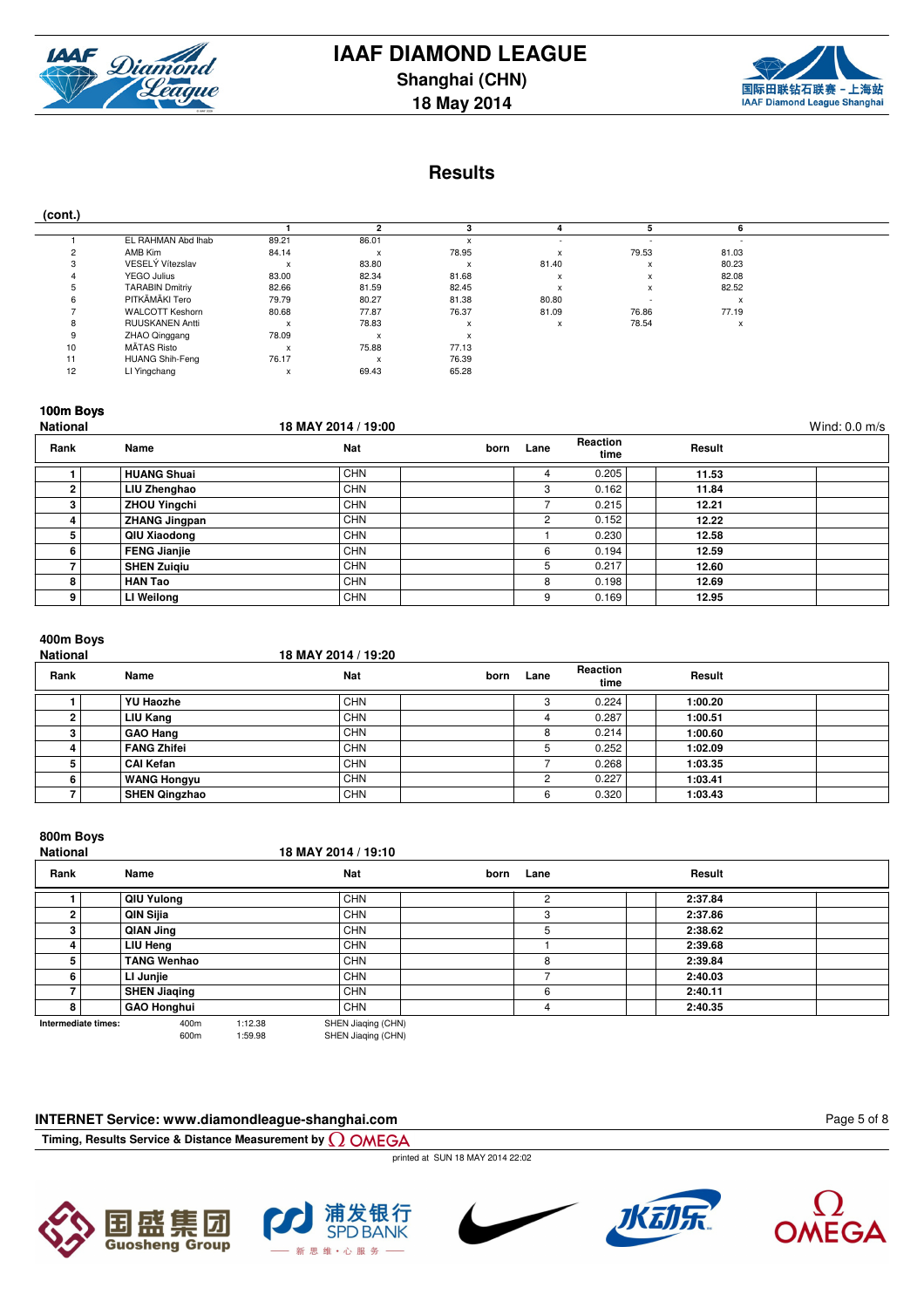



### **Results**

| 200m Women     |                                |                     |               |                      |                         |        |                 |
|----------------|--------------------------------|---------------------|---------------|----------------------|-------------------------|--------|-----------------|
|                |                                | 18 MAY 2014 / 21:17 |               |                      |                         |        | Wind: $0.0$ m/s |
| Rank           | Name                           | <b>Nat</b>          | Date of Birth | Lane                 | <b>Reaction</b><br>time | Result |                 |
|                | <b>OKAGBARE Blessing</b>       | <b>NGR</b>          | 9 OCT 1988    | 6                    | 0.174                   | 22.36  | <b>MR</b>       |
| $\overline{2}$ | <b>STRACHAN Anthonique</b>     | <b>BAH</b>          | 22 AUG 1993   | 4                    | 0.190                   | 22.50  | <b>SB</b>       |
| 3              | <b>DUNCAN Kimberlyn</b>        | <b>USA</b>          | 2 AUG 1991    |                      | 0.161                   | 22.96  |                 |
|                | <b>TOWNSEND Tiffany</b>        | <b>USA</b>          | 14 JUN 1989   | 8                    | 0.159                   | 23.01  | <b>SB</b>       |
| 5              | <b>CAMPBELL-BROWN Veronica</b> | <b>JAM</b>          | 15 MAY 1982   | 5.                   | 0.183                   | 23.08  |                 |
| 6              | <b>MCLAUGHLIN Anneisha</b>     | <b>JAM</b>          | 6 JAN 1986    | 3                    | 0.161                   | 23.33  |                 |
|                | <b>GARDNER English</b>         | <b>USA</b>          | 22 APR 1992   | $\mathbf{2}^{\circ}$ | 0.171                   | 23.37  |                 |
| 8              | <b>WEI Yongli</b>              | <b>CHN</b>          | 11 OCT 1991   | 9                    | 0.188                   | 23.46  |                 |
| 9              | <b>WILLIAMS Charonda</b>       | USA                 | 27 MAR 1987   |                      | 0.173                   | 23.70  |                 |

#### **400m Women**

### **18 MAY 2014 / 20:36**

| Rank | Name                           | Nat        | Date of Birth | Lane | <b>Reaction</b><br>time | Result |           |
|------|--------------------------------|------------|---------------|------|-------------------------|--------|-----------|
|      | <b>WILLIAMS-MILLS Noviene</b>  | <b>JAM</b> | 26 APR 1982   | 8    | 0.243                   | 50.31  |           |
|      | <b>MONTSHO Amantle</b>         | <b>BOT</b> | 4 JUL 1983    | 5    | 0.218                   | 50.37  | <b>SB</b> |
|      | <b>MCPHERSON Stephenie Ann</b> | <b>JAM</b> | 25 NOV 1988   |      | 0.182                   | 50.54  | <b>SB</b> |
|      | <b>MCCORORY Francena</b>       | <b>USA</b> | 20 OCT 1988   | 6    | 0.302                   | 50.57  |           |
|      | <b>FELIX Allyson</b>           | <b>USA</b> | 18 NOV 1985   | 4    | 0.175                   | 50.81  |           |
| 6    | <b>HASTINGS Natasha</b>        | <b>USA</b> | 23 JUL 1986   | 3    | 0.167                   | 50.91  | <b>SB</b> |
|      | <b>SPENCER Kaliese</b>         | <b>JAM</b> | 6 MAY 1987    | 2    | 0.215                   | 51.00  | <b>SB</b> |
| 8    | <b>GEORGE Regina</b>           | <b>NGR</b> | 17 FEB 1991   | 9    | 0.329                   | 51.39  |           |

### **1500m Women**

### **18 MAY 2014 / 20:13**

| Rank           | Name                         | <b>Nat</b> | Date of Birth Order |    | Result     |           |
|----------------|------------------------------|------------|---------------------|----|------------|-----------|
|                | <b>AREGAWI Abeba</b>         | SWE        | 5 JUL 1990          | 12 | 3:58.72    | WL        |
| $\overline{2}$ | <b>SIMPSON Jennifer</b>      | <b>USA</b> | 23 AUG 1986         | 11 | 4:00.42    | <b>SB</b> |
| 3              | <b>HASSAN Sifan</b>          | <b>NED</b> | 1993                | 10 | 4:01.19    | <b>NR</b> |
| 4              | <b>KIBIWOT Viola Jelagat</b> | <b>KEN</b> | 22 DEC 1983         | 9  | 4:01.31    |           |
| 5              | <b>BELETE Mimi</b>           | <b>BRN</b> | 9 JUN 1988          |    | 4:01.98    |           |
| 6              | <b>ARAFI Rababe</b>          | <b>MAR</b> | 12 JAN 1991         | 3  | 4:02.86    | <b>PB</b> |
|                | <b>TSEGAY Gudaf</b>          | <b>ETH</b> | 23 JAN 1997         | 4  | 4:05.13    | PB        |
| 8              | <b>MOSER Treniere</b>        | <b>USA</b> | 27 OCT 1981         | 8  | 4:06.38    | <b>SB</b> |
| 9              | <b>KOSTER Maureen</b>        | <b>NED</b> | 3 JUL 1992          | 5  | 4:06.42    | <b>PB</b> |
| 10             | <b>UCENY Morgan</b>          | <b>USA</b> | 10 MAR 1985         | 6  | 4:10.93    |           |
| 11             | <b>LIU Fang</b>              | <b>CHN</b> | 25 FEB 1990         |    | 4:26.62    | <b>SB</b> |
| 12             | <b>ZHAO Jing</b>             | <b>CHN</b> | 9 JUL 1988          | 2  | 4:35.38    |           |
|                | <b>TVERDOSTUP Tamara</b>     | <b>UKR</b> | 17 JUL 1979         | 13 | <b>DNF</b> |           |
|                | <b>WAFULA Lydia</b>          | <b>KEN</b> | 15 FEB 1988         | 14 | <b>DNF</b> |           |

**Intermediate times:** 400m  $1:02.27$  TVERDOSTUP Tamara (UKR)<br> $400m$   $2:06.69$  TVERDOSTUP Tamara (UKR) 800m 2:06.69 TVERDOSTUP Tamara (UKR)

AREGAWI Abeba (SWE)

### **INTERNET Service: www.diamondleague-shanghai.com**

**Timing, Results Service & Distance Measurement by**

printed at SUN 18 MAY 2014 22:02











Page 6 of 8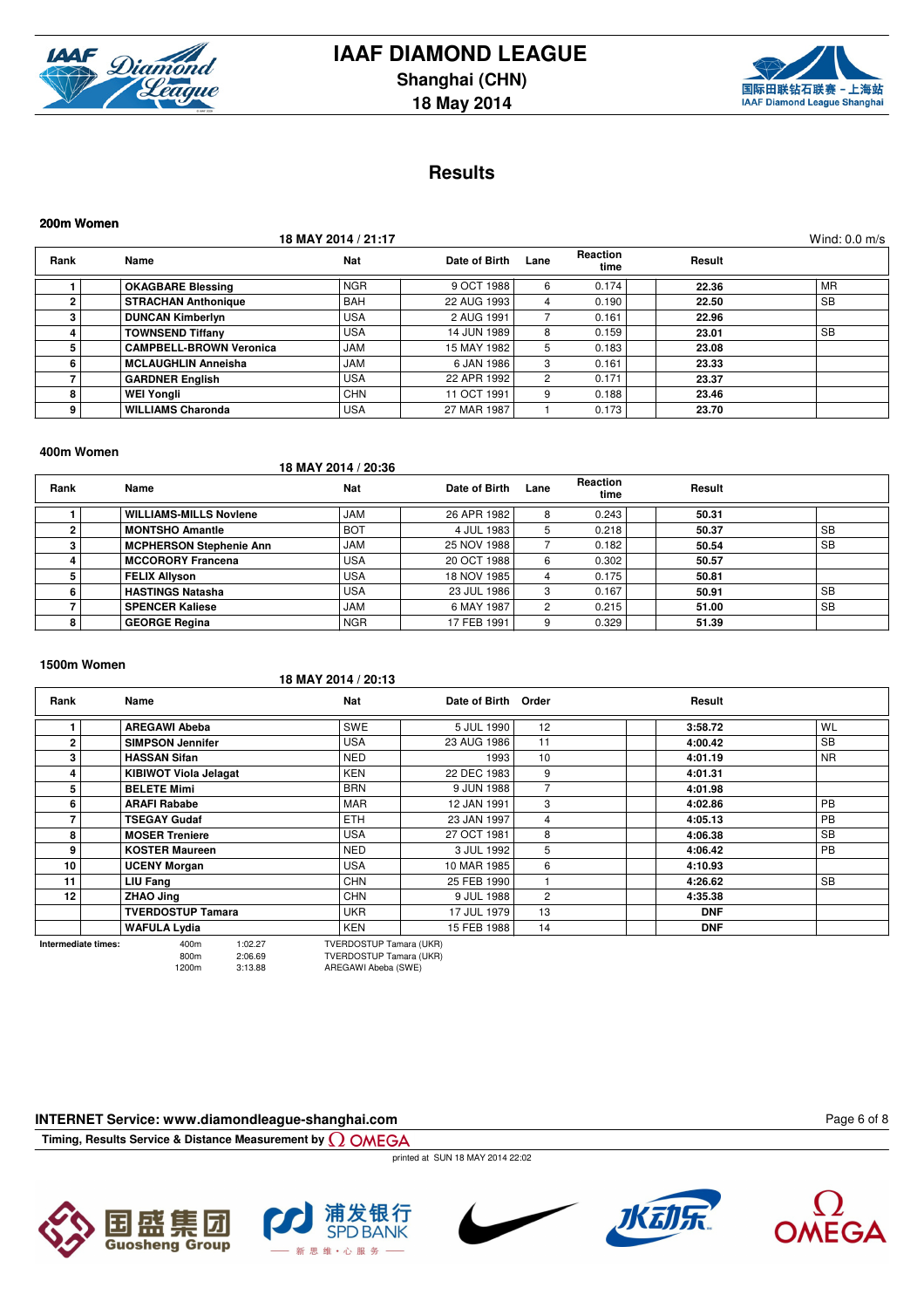



### **Results**

#### **3000m Steeplechase Women**

**18 MAY 2014 / 20:46**

| Rank                | Name                                 | <b>Nat</b>                                   | Date of Birth Order |                | Result     |           |
|---------------------|--------------------------------------|----------------------------------------------|---------------------|----------------|------------|-----------|
|                     | <b>COBURN Emma</b>                   | <b>USA</b>                                   | 19 OCT 1990         | $\overline{7}$ | 9:19.80    | <b>WL</b> |
| $\mathbf{2}$        | <b>ASSEFA Sofia</b>                  | <b>ETH</b>                                   | 14 NOV 1987         | 14             | 9:25.76    |           |
| 3                   | <b>AYALEW Hiwot</b>                  | <b>ETH</b>                                   | 6 MAR 1990          | 10             | 9:27.25    |           |
| 4                   | <b>KIRUI Purity</b>                  | <b>KEN</b>                                   | 13 AUG 1991         | 9              | 9:33.24    |           |
| 5                   | EL OUALI ALAMI Salima                | <b>MAR</b>                                   | 29 DEC 1983         | $\overline{4}$ | 9:34.23    |           |
| 6                   | <b>ADAMU Birtukan</b>                | <b>ETH</b>                                   | 29 APR 1992         | 6              | 9:35.51    |           |
|                     | <b>DIRO NEDA Etenesh</b>             | <b>ETH</b>                                   | 10 MAY 1991         | 12             | 9:36.45    |           |
| 8                   | <b>CHEMOS Milcah</b>                 | <b>KEN</b>                                   | 24 FEB 1986         | 15             | 9:38.21    |           |
| 9                   | <b>CHEPKURUI Lidva</b>               | <b>KEN</b>                                   | 23 AUG 1984         | 13             | 9:38.82    |           |
| 10                  | <b>CHEROTICH Fancy</b>               | <b>KEN</b>                                   | 10 AUG 1990         | 8              | 9:41.22    |           |
| 11                  | <b>KIPKEMOI Gladys Jerotich</b>      | <b>KEN</b>                                   | 15 OCT 1986         | 11             | 9:46.81    |           |
| 12                  | <b>MASAI Magdalene</b>               | <b>KEN</b>                                   | 4 APR 1993          | $\overline{2}$ | 9:52.97    |           |
| 13                  | <b>BEKELE Mekdes</b>                 | <b>ETH</b>                                   | 20 JAN 1987         | 3              | 9:59.62    |           |
| 14                  | <b>CHEEVER Jamie</b>                 | USA                                          | 28 FEB 1987         | 5              | 10:05.68   |           |
| 15                  | WANG Mei                             | <b>CHN</b>                                   | 22 DEC 1993         |                | 10:26.43   |           |
|                     | <b>NYAMBURA Virginia</b>             | <b>KEN</b>                                   | 20 JUL 1993         | 16             | <b>DNF</b> |           |
| Intermediate times: | 1000m<br>3:08.23<br>2000m<br>6:15.58 | NYAMBURA Virginia (KEN)<br>COBURN Emma (USA) |                     |                |            |           |

COBURN Emma (USA)

**High Jump Women**

### **18 MAY 2014 / 18:45**

| Rank        | Name                      |          | <b>Nat</b> | Date of Birth Order |            |                |            |         | Result     |    |
|-------------|---------------------------|----------|------------|---------------------|------------|----------------|------------|---------|------------|----|
|             | ŠIMIC Ana                 |          | CRO        | 5 MAY 1990          |            | 5              |            |         | 1.97       | WL |
| $\mathbf 2$ | <b>MCPHERSON Inika</b>    |          | <b>USA</b> | 29 SEP 1986         |            | $\overline{2}$ |            |         | 1.92       |    |
| 3           | <b>BEITIA Ruth</b>        |          | <b>ESP</b> | 1 APR 1979          |            | 10             |            |         | 1.92       |    |
| 4           | <b>RADZIVIL Svetlana</b>  |          | <b>UZB</b> | 17 JAN 1987         |            | 3              |            |         | 1.92       |    |
| 5           | <b>KASPRZYCKA Justyna</b> |          | POL        | 20 AUG 1987         |            | 7              |            |         | 1.89       |    |
| 6           | <b>DUSANOVA Nadezhda</b>  |          | <b>UZB</b> | 17 NOV 1987         |            | 4              |            |         | 1.85       |    |
| 6           | <b>SPENCER Levern</b>     |          | <b>LCA</b> | 23 JUN 1984         |            | 6              |            |         | 1.85       |    |
| 8           | <b>GORDEYEVA Irina</b>    |          | <b>RUS</b> | 9 OCT 1986          |            | 9              |            |         | 1.85       |    |
| 8           | <b>ZHENG Xingjuan</b>     |          | <b>CHN</b> | 20 MAR 1989         |            | 8              |            |         | 1.85       |    |
| 10          | <b>STERGIOU Antonia</b>   |          | <b>GRE</b> | 7 JUL 1985          |            |                |            |         | 1.80       |    |
|             |                           | 1.80     | 1.85       | 1.89                | 1.92       |                | 1.95       | 1.97    | 1.99       |    |
|             | ŠIMIC Ana                 | o        | $\circ$    | $\circ$             | $\circ$    |                | $\circ$    | $\circ$ | <b>XXX</b> |    |
|             | <b>MCPHERSON Inika</b>    |          | C          | XXO                 | $\circ$    |                | XXX        |         |            |    |
|             | <b>BEITIA Ruth</b>        | 0        | o          | $\circ$             | XO         |                | XXX        |         |            |    |
|             | RADZIVIL Svetlana         | $\Omega$ | $\Omega$   | $\circ$             | <b>XXO</b> |                | <b>XXX</b> |         |            |    |
|             | KASPRZYCKA Justyna        | $\Omega$ | o          | XO                  | <b>XXX</b> |                |            |         |            |    |
|             | DUSANOVA Nadezhda         | 0        | $\Omega$   | <b>XXX</b>          |            |                |            |         |            |    |
|             | <b>SPENCER Levern</b>     |          | $\circ$    | <b>XXX</b>          |            |                |            |         |            |    |
|             | <b>GORDEYEVA Irina</b>    | $\Omega$ | XO         | <b>XXX</b>          |            |                |            |         |            |    |
|             | ZHENG Xingjuan            | $\Omega$ | XO         | <b>XXX</b>          |            |                |            |         |            |    |
| 10          | STERGIOU Antonia          | XO       | <b>XXX</b> |                     |            |                |            |         |            |    |

### **INTERNET Service: www.diamondleague-shanghai.com**

**Timing, Results Service & Distance Measurement by**

printed at SUN 18 MAY 2014 22:02











Page 7 of 8